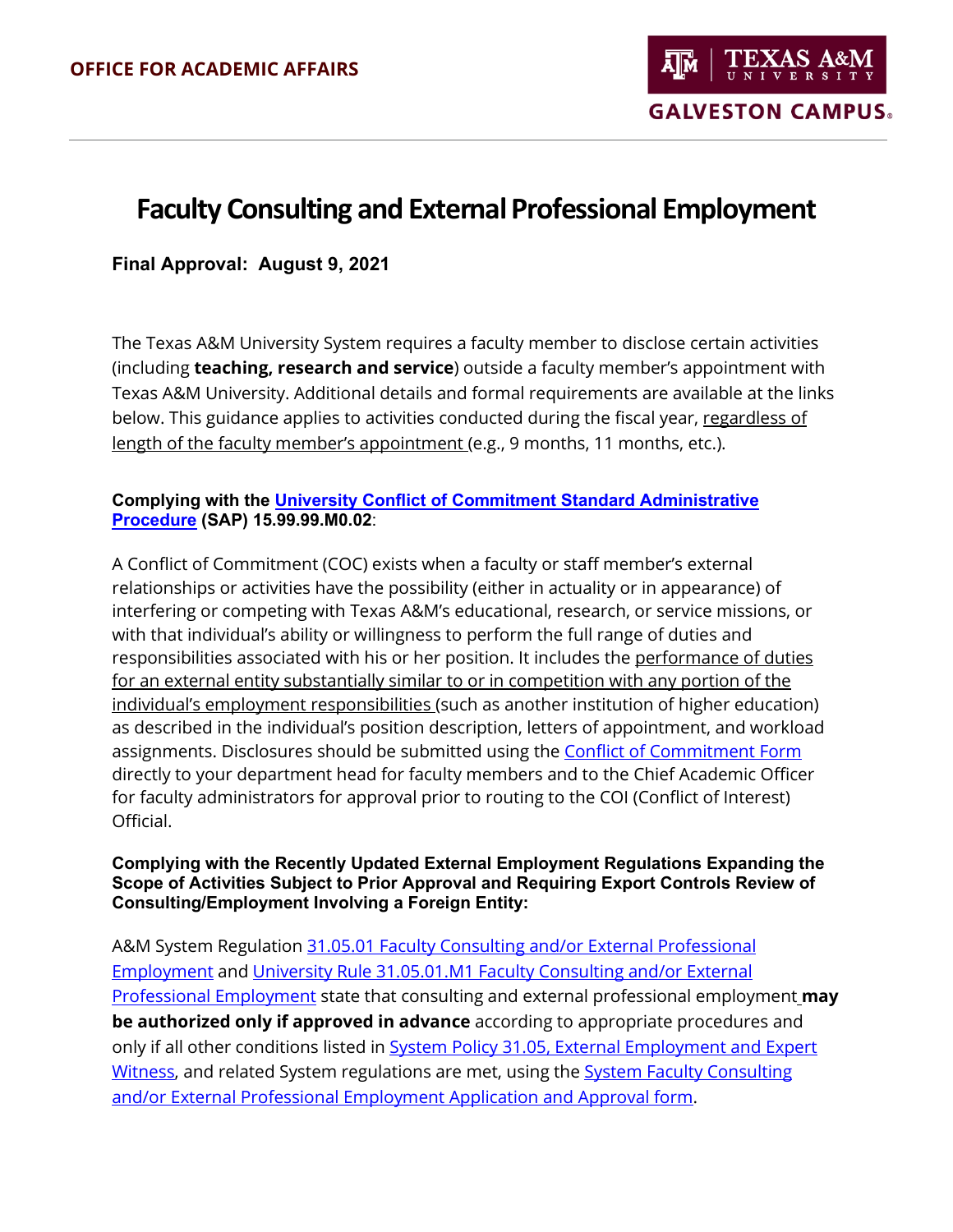In addition, the regulation was recently revised to require export controls review of any faculty consulting and/or otherwise participating in **external professional employment with a foreign entity**. This review must be conducted by TAMU Export Control Office prior to submission of the request to the Chief Academic Officer for review and approval.

In reviewing for approval a proposed faculty consulting and/or external professional employment engagement, the Department Head and Chief Academic Officer will ensure that the faculty consulting and/or external professional employment is not reasonably expected to create a **conflict of interest or present a conflict of commitment**. That is, it is judged not likely to interfere with the regular work of the employee.

## **Routing Process**

Annually, faculty members should complete the System Faculty Consulting and/or External Professional Employment Application and Approval form when it applies to their activities and submit to their Department Head.

The Department Head will review and if authorized, will forward with their signature to the Chief Academic Officer. The Chief Academic Officer will review and if the faculty consulting and/or external professional employment is not reasonably expected to create a conflict of interest or present a conflict of commitment\*, will approve the activity by signature.

Once the form has all three signatures (faculty member, department head and CAO), Academic Affairs administrative support will provide a copy to the faculty member, department head and the Executive Director of Human Resources for the personnel file.

\*If the activity to be conducted is with a foreign entity, a Conflict of Commitment also exists and the faculty member will work with Research & Graduate Studies export control to report using the Conflict of Commitment form. The Conflict of Interest (COI) Official will route the completed form after CAO signature to [coi@tamu.edu.](mailto:coi@tamu.edu) A copy of the completed Conflict of Commitment form should also accompany the System Faculty Consulting and/or External Professional Employment Application and Approval form when it routes for Department Head and CAO approval.

## **Forms**

[System Faculty Consulting and/or External Professional Employment Application and](https://assets.system.tamus.edu/files/policy/pdf/Consult-and-Ext-Employment.pdf)  [Approval form](https://assets.system.tamus.edu/files/policy/pdf/Consult-and-Ext-Employment.pdf)

[Conflict of Commitment Form](https://vpr.tamu.edu/forms/pdfs/conflict-of-commitment-form)